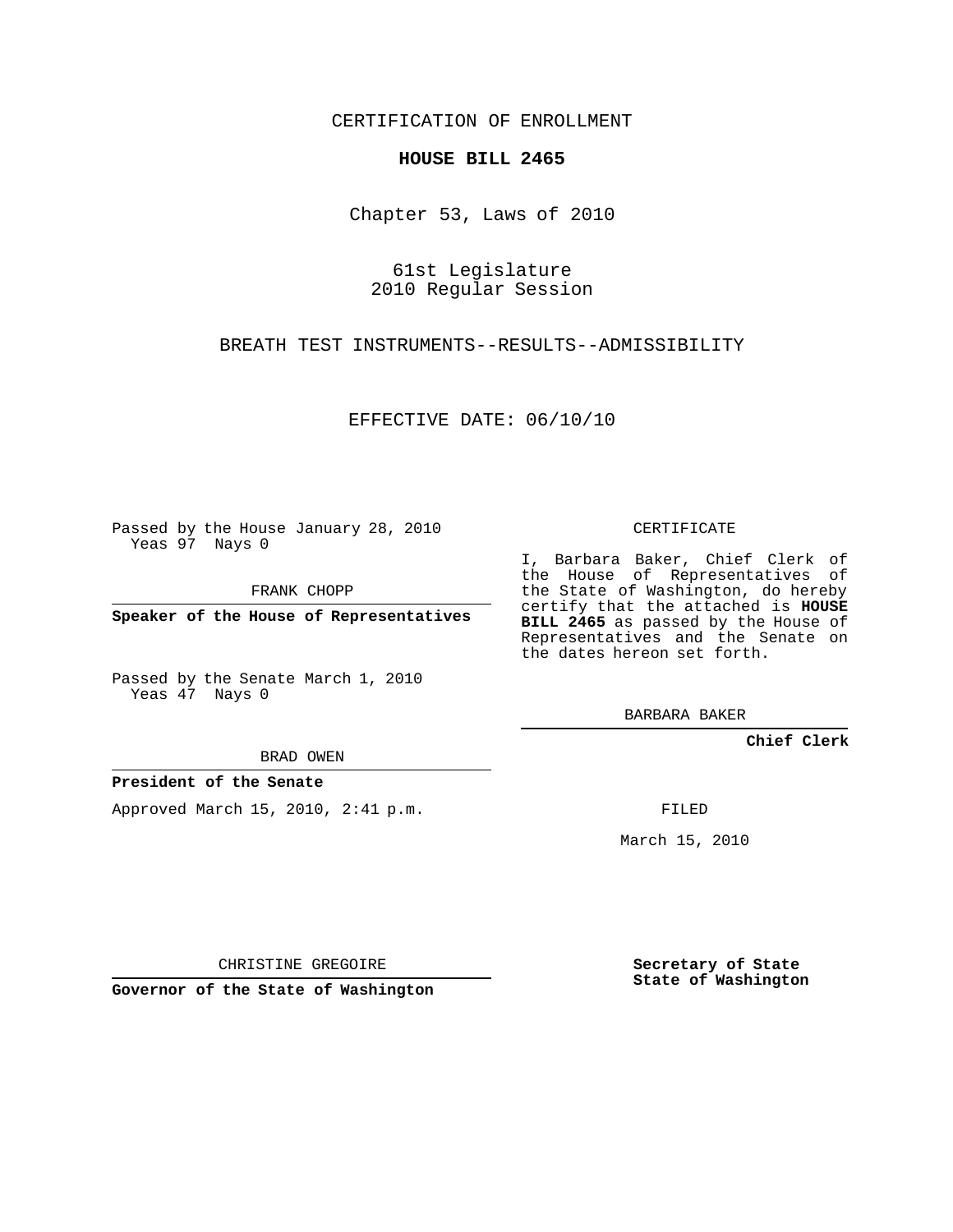## **HOUSE BILL 2465** \_\_\_\_\_\_\_\_\_\_\_\_\_\_\_\_\_\_\_\_\_\_\_\_\_\_\_\_\_\_\_\_\_\_\_\_\_\_\_\_\_\_\_\_\_

\_\_\_\_\_\_\_\_\_\_\_\_\_\_\_\_\_\_\_\_\_\_\_\_\_\_\_\_\_\_\_\_\_\_\_\_\_\_\_\_\_\_\_\_\_

Passed Legislature - 2010 Regular Session

## **State of Washington 61st Legislature 2010 Regular Session**

**By** Representatives Hurst, Rodne, Kelley, Roberts, and Ericks; by request of Washington State Patrol

Prefiled 12/18/09. Read first time 01/11/10. Referred to Committee on Judiciary.

 AN ACT Relating to breath test instruments approved by the state 2 toxicologist; and amending RCW 46.61.506.

BE IT ENACTED BY THE LEGISLATURE OF THE STATE OF WASHINGTON:

 **Sec. 1.** RCW 46.61.506 and 2004 c 68 s 4 are each amended to read as follows:

 (1) Upon the trial of any civil or criminal action or proceeding arising out of acts alleged to have been committed by any person while driving or in actual physical control of a vehicle while under the influence of intoxicating liquor or any drug, if the person's alcohol concentration is less than 0.08, it is evidence that may be considered with other competent evidence in determining whether the person was under the influence of intoxicating liquor or any drug.

 (2) The breath analysis shall be based upon grams of alcohol per two hundred ten liters of breath. The foregoing provisions of this section shall not be construed as limiting the introduction of any other competent evidence bearing upon the question whether the person was under the influence of intoxicating liquor or any drug.

 (3) Analysis of the person's blood or breath to be considered valid under the provisions of this section or RCW 46.61.502 or 46.61.504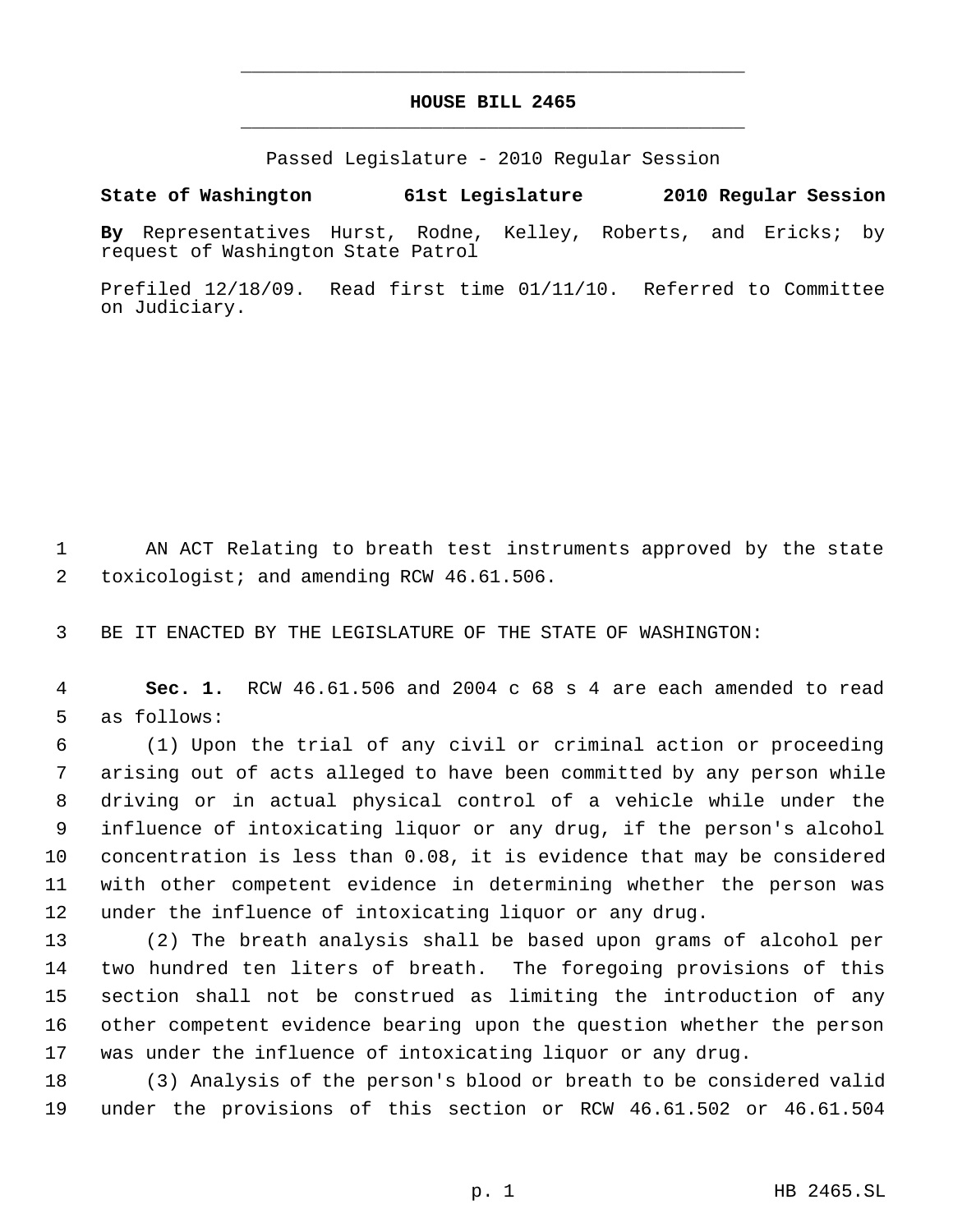shall have been performed according to methods approved by the state toxicologist and by an individual possessing a valid permit issued by the state toxicologist for this purpose. The state toxicologist is directed to approve satisfactory techniques or methods, to supervise the examination of individuals to ascertain their qualifications and competence to conduct such analyses, and to issue permits which shall be subject to termination or revocation at the discretion of the state toxicologist.

 (4)(a) A breath test performed by any instrument approved by the state toxicologist shall be admissible at trial or in an administrative proceeding if the prosecution or department produces prima facie evidence of the following:

 (i) The person who performed the test was authorized to perform 14 such test by the state toxicologist;

 (ii) The person being tested did not vomit or have anything to eat, drink, or smoke for at least fifteen minutes prior to administration of the test;

 (iii) The person being tested did not have any foreign substances, not to include dental work, fixed or removable, in his or her mouth at the beginning of the fifteen-minute observation period;

21 (iv) Prior to the start of the test, the temperature of  $((the)$ ) any 22 liquid simulator solution utilized as an external standard, as measured by a thermometer approved of by the state toxicologist was thirty-four degrees centigrade plus or minus 0.3 degrees centigrade;

(v) The internal standard test resulted in the message "verified";

 (vi) The two breath samples agree to within plus or minus ten percent of their mean to be determined by the method approved by the state toxicologist;

29 (vii) The result of the test of the liquid simulator solution external standard or dry gas external standard result did lie between .072 to .088 inclusive; and

(viii) All blank tests gave results of .000.

 (b) For purposes of this section, "prima facie evidence" is evidence of sufficient circumstances that would support a logical and reasonable inference of the facts sought to be proved. In assessing whether there is sufficient evidence of the foundational facts, the court or administrative tribunal is to assume the truth of the